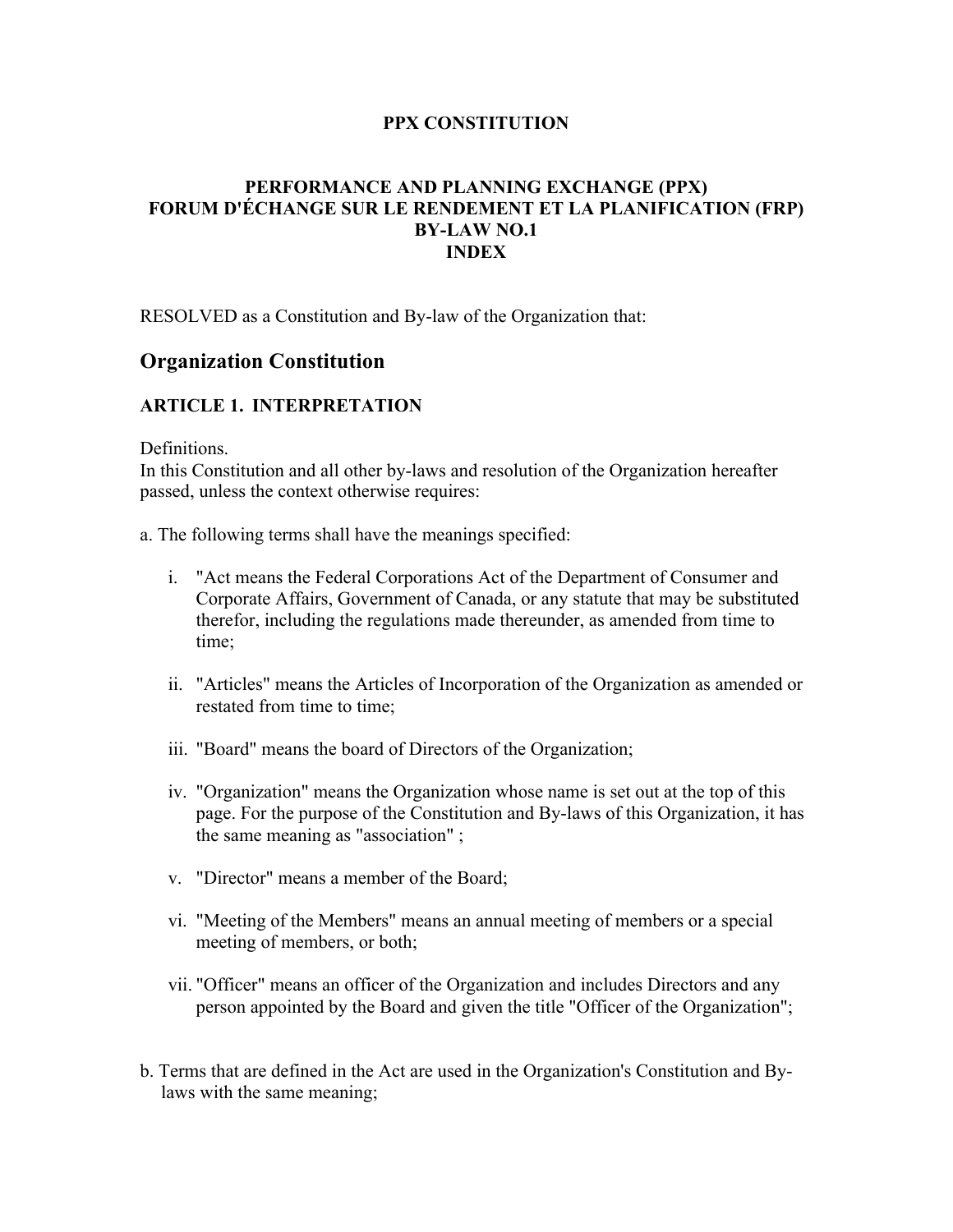c. Words importing the singular number or the feminine gender shall include the plural number or the masculine gender, as the case may be, and vice versa, and references to persons shall include firms and organizations.

# **ARTICLE II.**

### **PURPOSE OF THE ORGANIZATION**

"The Performance and Planning Exchange (PPX) is a discussion centre for developing, gathering, sharing, learning and improving the level of knowledge, understanding and practice of governance, managing for results, planning for results, accountability, and public reporting in the Public and Private sectors. The PPX offers the opportunity to internationally bring a broad group of public and private sector managers and professionals, consultants, practitioners, managers and academics together. It will serve as a bridge, joining organizational structures within and between departments, agencies, associations and corporations, and as a link, within a virtual organization, between individuals and issues. It will promote partnership in knowledge transfer, research and discourse. The Performance and Planning Exchange was created to pursue those objectives."

### **ARTICLE III.**

### **MEMBERSHIP**

Members shall be welcomed from all professions and Public and Private sectors internationally, especially practitioners and their successful organizations. The composition of the membership shall be as provided in the Bylaws of the organization

### **ARTICLE IV.**

### **MEETINGS**

An annual general meeting of association members will be called and take place on a date, time, and location determined by the Board of Directors. The Board of Directors will meet monthly or as otherwise provided by the Bylaws of this organization. Special meetings may be called by a majority vote at any regular meeting of the Board at which a quorum is present, or by the President.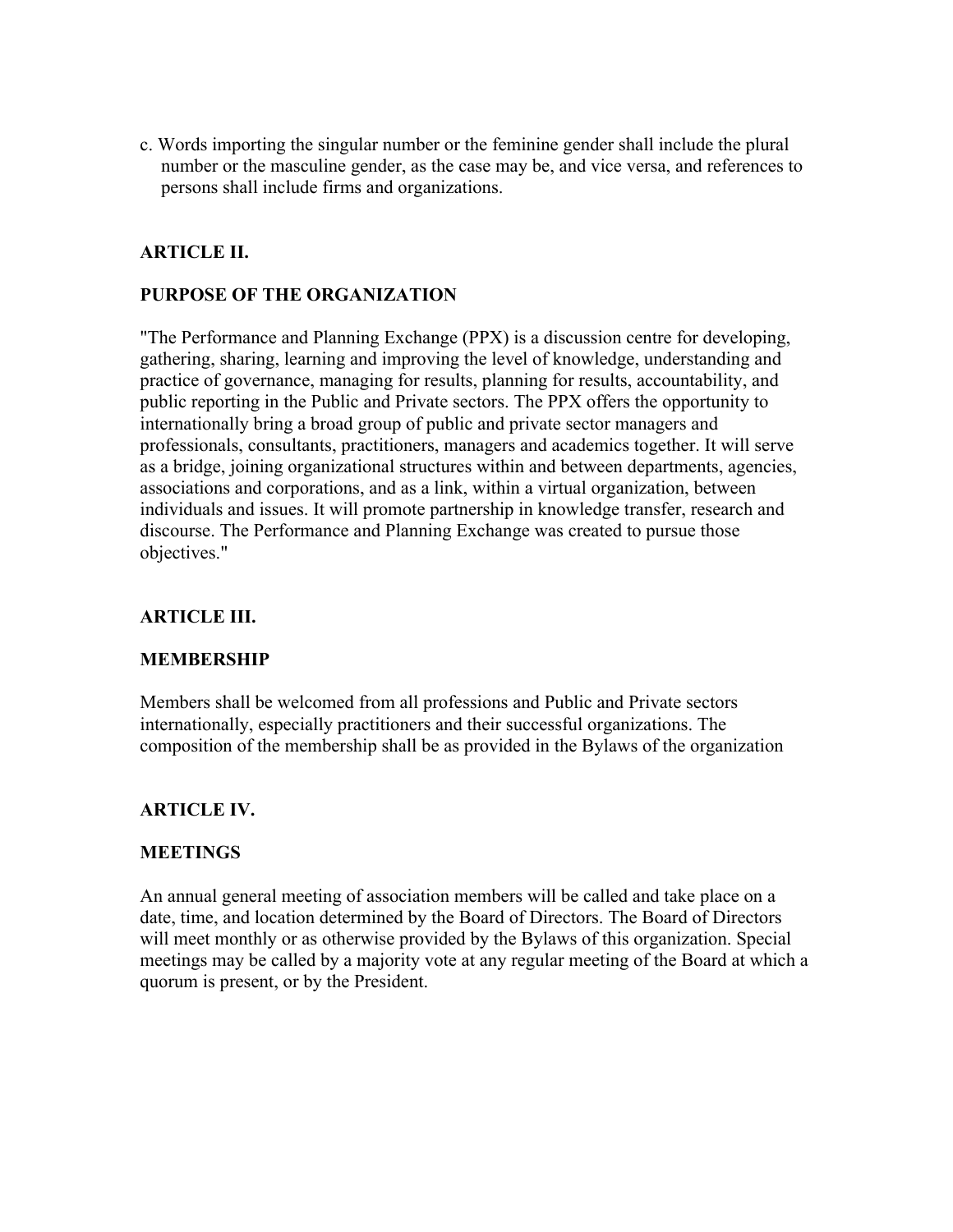### **ARTICLE V.**

### **FEES AND DUES**

Every member of this association shall pay membership fees and dues as prescribed in the Bylaws of the organization.

## **ARTICLE VI.**

### **THE BOARD OF DIRECTORS**

The Members of the organization at the annual general meeting will elect by ballot from the Membership, Directors who will constitute the Board of Directors of the organization.

The Board of Directors will elect, through majority vote, certain Directors to the Executive Committee, its members consisting of the President, Vice-President, Secretary, Treasurer, immediate Past President and such other officers as may be provided in the Bylaws of this organization. This group shall constitute the Executive Committee of the organization, having powers as detailed in the Bylaws of the organization.

The term of each Director shall commence once officially elected at the annual general meeting and shall continue for a period of two years, the period to be determined by the Board to allow for overlap of terms with the intent of ensuring continuity, smooth transition of officers and maintenance of the organizational knowledge base.

In the event that positions on the Board become vacant, the Board has the right to fill positions on the Board from the Members on an interim basis until an official election can be held at an annual meeting.

### **ARTICLE VII**

### **QUORUM**

A meeting of four members of the Board of Directors including the President, or the First Vice-President acting for the President, shall be considered a quorum for the transition of business.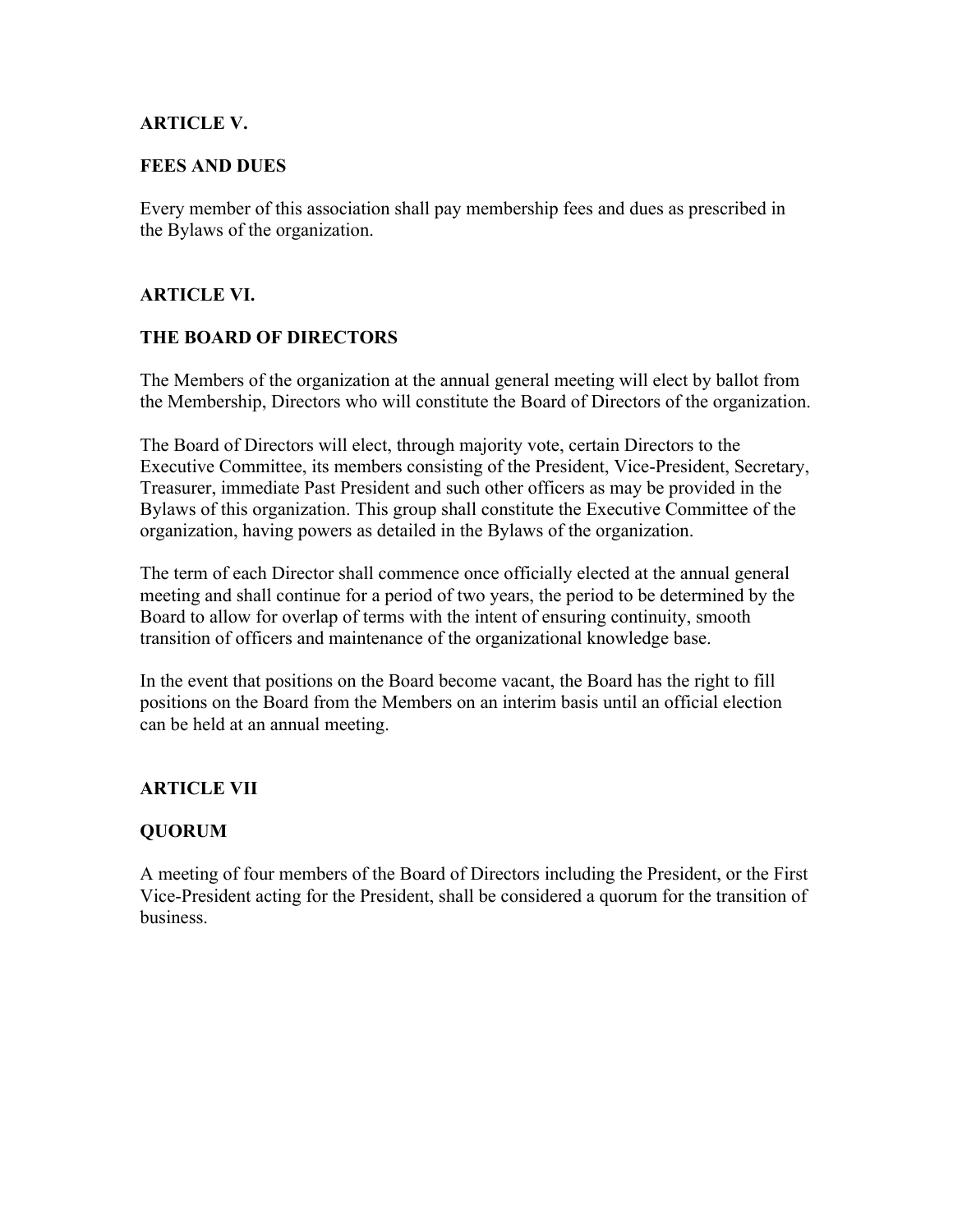## **ARTICLE VIII.**

### **POLICY, RULES AND REGULATIONS**

The Board of Directors may prescribe such rules and regulations, and dictate policy not inconsistent with the bylaws relating to the management and operation of the organization as they deem expedient, provided that such rules, regulations and policy shall have force and effect only until the next annual meeting of the members of the organization, where all new bylaws proposed by the Board of Directors shall be confirmed and ratified, and failing such, shall be cancelled and cease to have any force and effect.

### **ARTICLE IX.**

### **AMENDMENTS**

The Constitution and Bylaws may be amended as outlined in the Bylaws of the organization.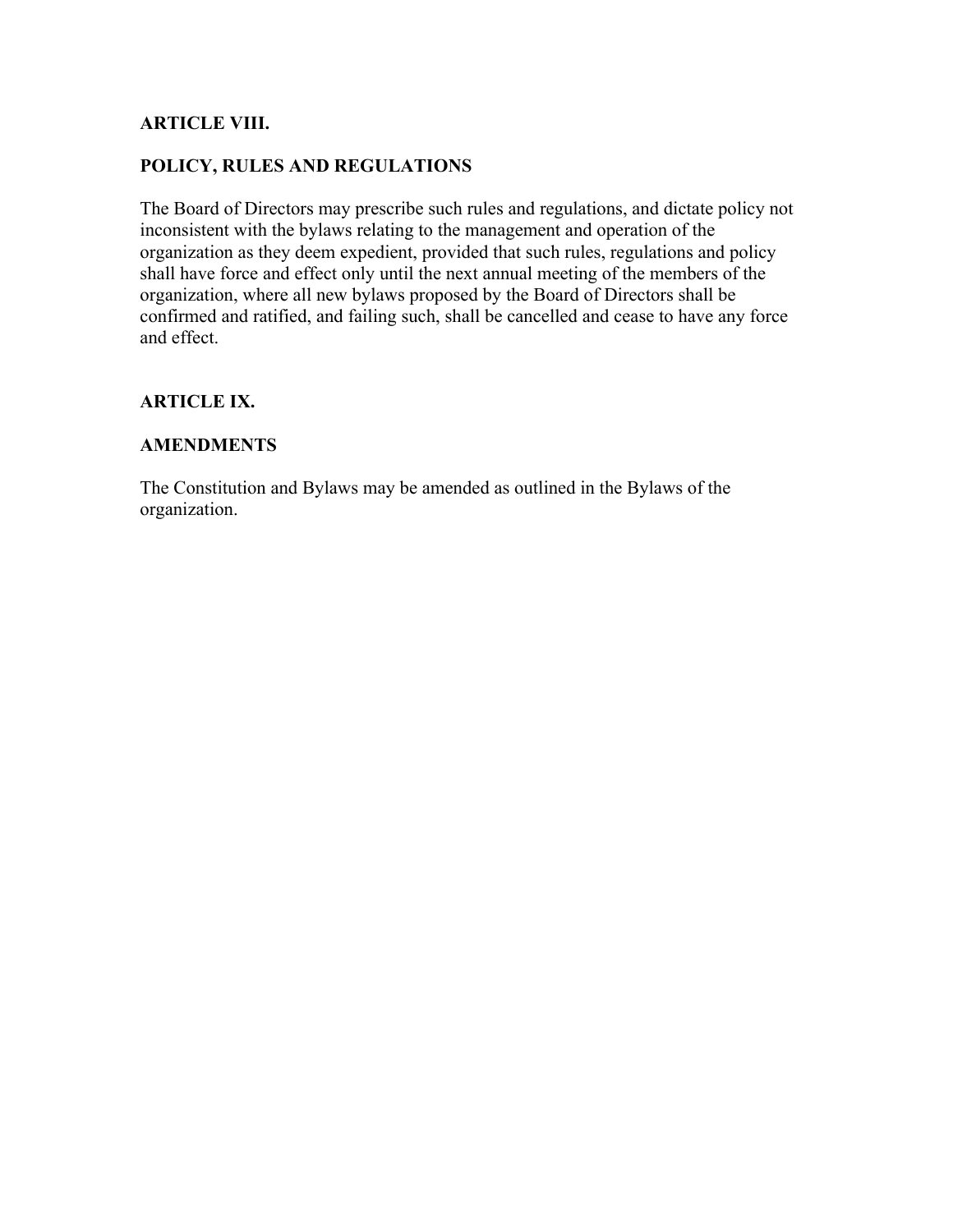# **Organization Bylaws**

# **ARTICLE 1.**

# **CORPORATE SEAL AND HEAD OFFICE**

The seal, an impression whereof is stamped in the margin hereof, shall be the seal of the organization.

Until changed in accordance with the Act, the Head Office of the corporation shall be in the City of Ottawa, in the Province of Ontario.

## **ARTICLE II.**

## **MEMBERSHIP**

Membership in the organization shall include those persons interested in furthering the objectives of the organization, who may have used the services of the organization and are or have participated in one or more of the programs offered by the organization. (Removed Phrase)

There is no charge for membership in the organization.

Members may withdraw from the organization at any time through a written request submitted to the organization staff and at that time, may request that their name be struck from the organization's membership list. No refund of the application fee, in whole or in part, shall be refunded to the individual requesting cancellation of membership.

Any Member may be expelled from membership through just cause by the Members by a vote of three-quarters (3/4) of the Members at an annual meeting of Members, provided that such Member shall be granted an opportunity to be heard at such a meeting.

The Board of Directors may approve an honorary membership for any distinguished person who has made a significant contribution towards the achievement of the organization's objectives. Such a member would have the full rights and privileges as bestowed on Members who have completed the normal application process and requirements.

In order to become eligible to be a Member of the Board of Directors, one must first become a Member of the organization with all its inherent rights and responsibilities.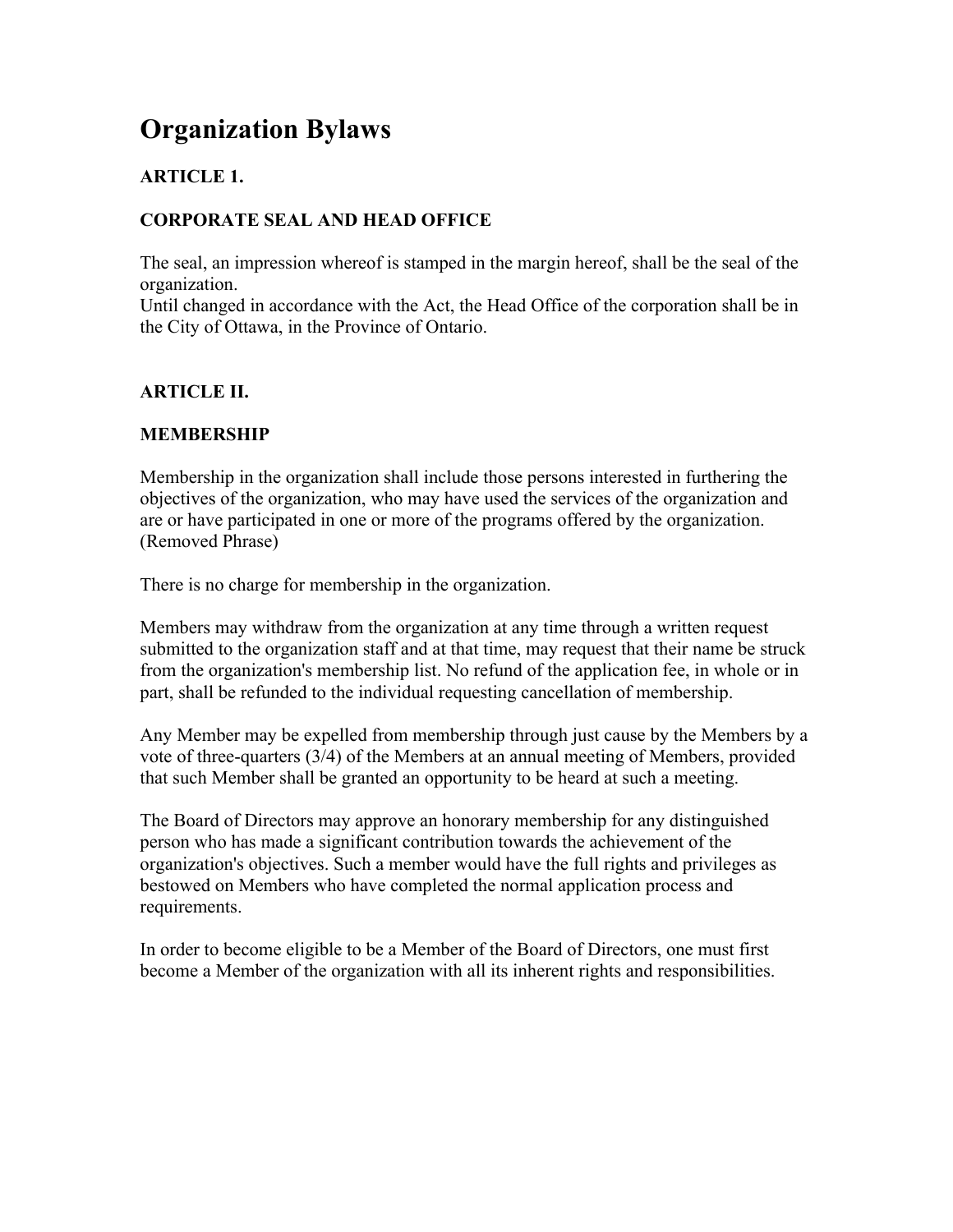### **ARTICLE III.**

### **THE BOARD OF DIRECTORS**

The organization shall have a Board of Directors, referred to, individually, as a "Director" and collectively as the "Directors", not to be fewer in number than three (3) and not to exceed fifteen (15) in number, consisting of individuals, eighteen (18) years of age or older, residing in Canada at the time of their election.

The Board shall be elected from the membership at the annual meeting from candidates put forth by a Nominating Committee, duly appointed by the President sixty (60) days prior to the annual meeting. Candidates may also be put forward from the floor during the meeting. A vote is carried out under the supervision of the President or a Chair person approved through a vote of the Members. Those candidates receiving majority vote are elected as Members of the Board of Directors.

Members of the Board, at a subsequent meeting of the Board, shall vote to fill vacant positions on the Executive Committee, the President, Vice-President, Treasurer, and Secretary as well as any other executive positions deemed vacant by the Board..

In order to achieve the unique goals of the organization and in rendering a service to the community served by the organization, candidates for the office of President and Vice-President within the Executive Committee of the organization, holding a seat on the Board of Directors, shall possess a high level of understanding of performance management.

The Members of the Board of Directors shall hold office for a term of two (2) years from the date of election or until their successors are elected in their stead with a percentage (normally 50%) coming up for election in a given year in order to provide for continuity and to safeguard the viable functioning of the organization.

### **ARTICLE IV.**

## **POWERS OF THE BOARD OF DIRECTORS**

The Board of Directors shall engage an Executive Director or Manager on behalf of the organization for such a period as may be decided by the Board, whose duties responsibilities and remuneration shall be contracted by the Board. The Executive Director or Manager shall be deemed an Officer of the Organization and report to the Board.

The Board of Directors of the organization shall oversee the affairs of the organization and make policy which shall be implemented by the Executive Director or Manager and the staff of the organization.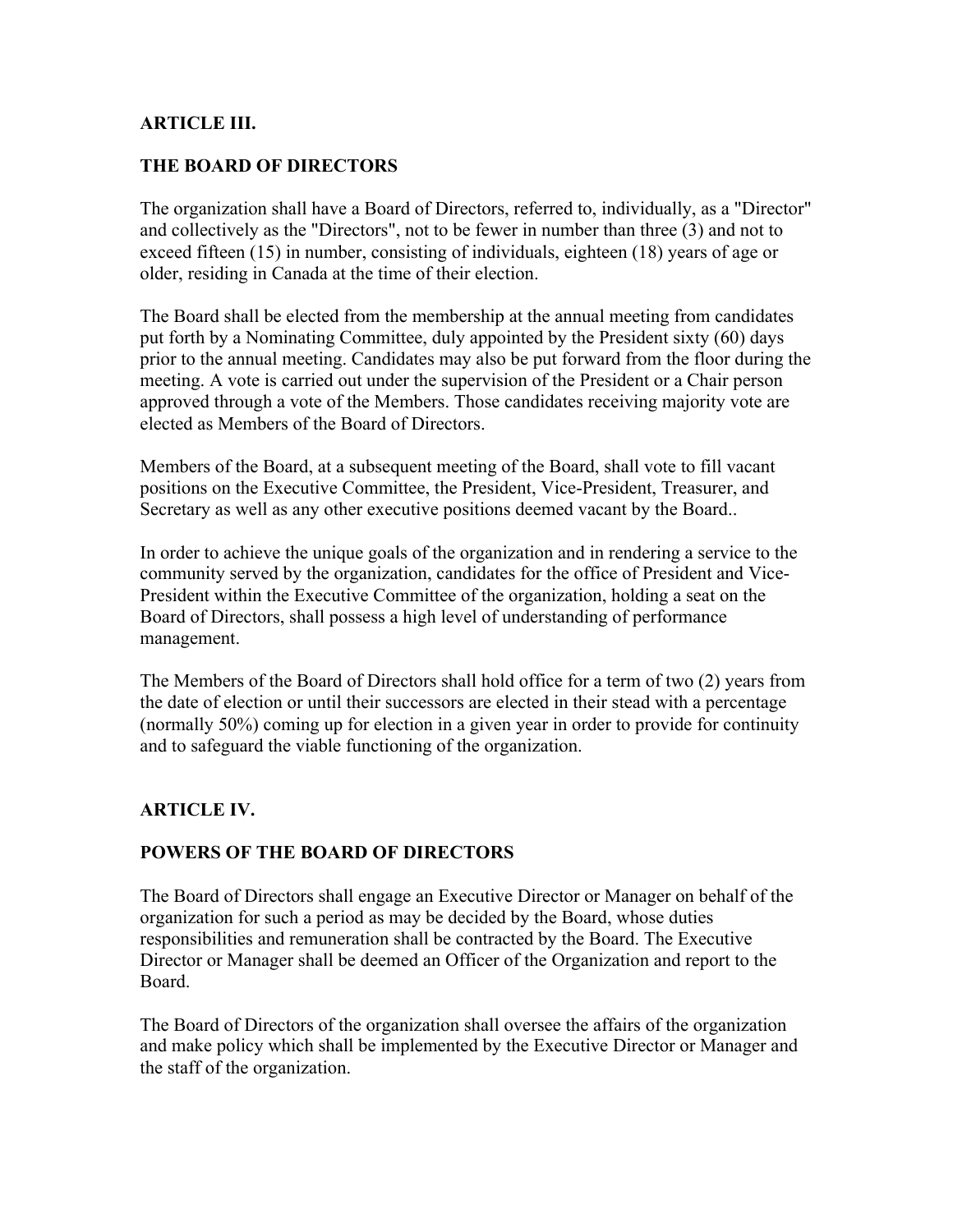The Board of Directors shall approve the budget of the organization.

# **ARTICLE V.**

# **DUTIES OF THE BOARD OF DIRECTORS**

The Board of Directors shall attend Board meetings and member meetings of the organization.

Directors on the Board will participate in or head committees appointed by the President, with the President, Treasurer, Vice-President and Secretary holding positions as Officers of the organization on the Executive Committee.

The office of a Director shall become vacant:

- if that Director misses more than three (3) consecutive meetings of the Board and the failure to attend jeopardises the viability and wellbeing of the organization;
- if that Director shall resign their office by delivering a written resignation to the Secretary of the organization;
- if a Director is found by a court to be of unsound mind;
- if at a special general meeting of the Members, a resolution that the Director be removed from the office is supported by 66 2/3% of the Members present at such meeting;
- if a Director becomes bankrupt or suspends payment or compounds with his creditors;
- on death; provided that if any vacancy shall occur for any reason in this paragraph contained, the Board of Directors by majority vote may fill the vacancy.

A retiring Director shall remain in office until the dissolution or adjournment of the meeting at which her retirement is accepted.

When an office of Director is vacated for whatever reason, all physical properties of the organization relating to that office or borrowed by the Officer, shall be returned immediately to the organization's place of business.

The Board of Directors may appoint such agents and engage such employees as it shall deem necessary from time to time and such persons shall have such authority and shall perform such duties as shall be prescribed by the Board of Directors.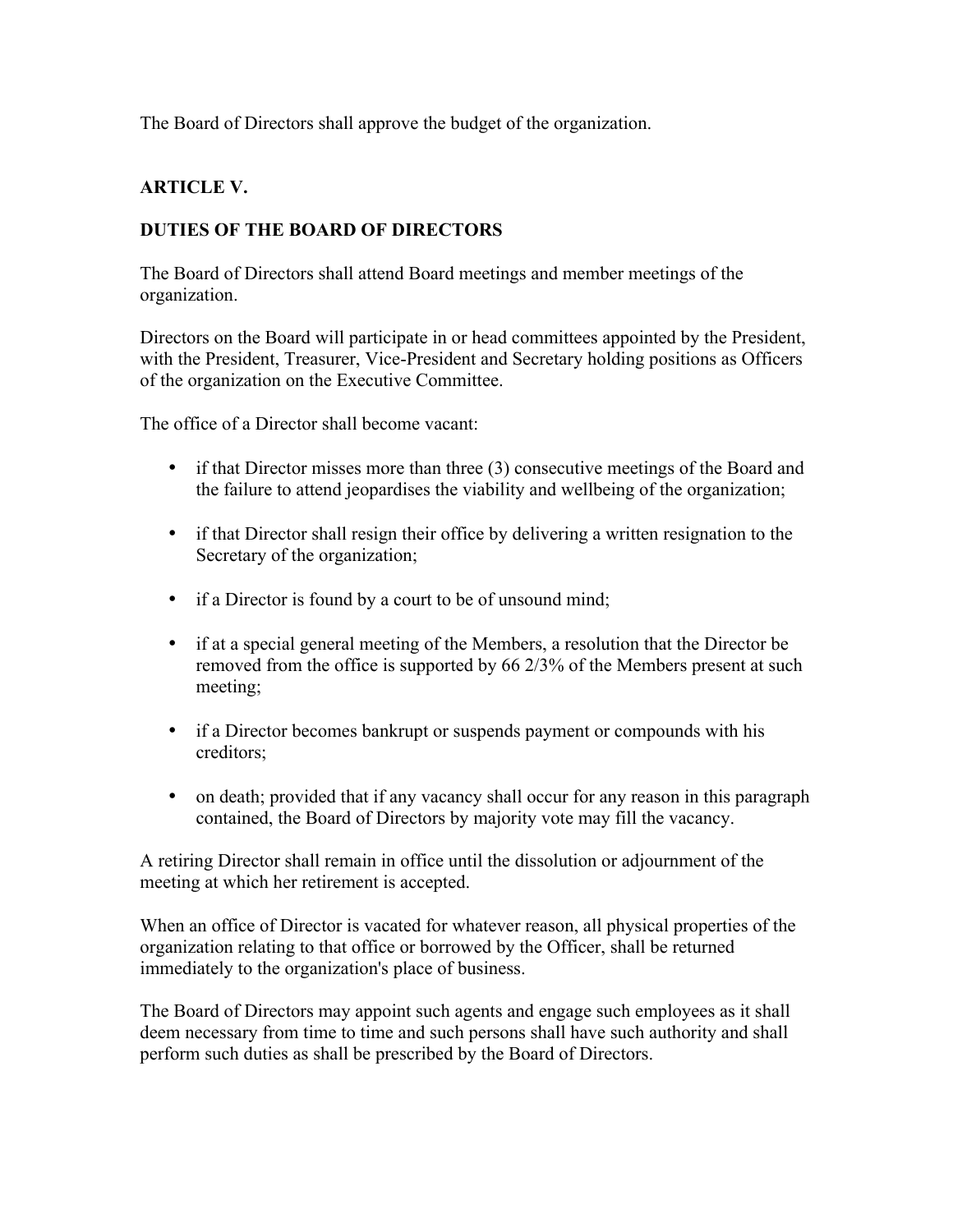## **ARTICLE VI.**

### **COMMITTEES**

From time to time, the Board of Directors shall create such Standing Committees as seen to be necessary for its work. The Chairperson of each committee will be elected by ballot or appointed by the President and will report to the Board of Directors at Board meetings on a regular basis. The President may appoint special committees from time to time as the need arises.

All committees shall have their powers clearly defined by By-law.

The Executive Committee will include the President as Committee Chairperson, the Vice-President(s), the Treasurer, and the Secretary.

Three standing committees, including Executive Committee, which shall be established at the discretion of the Board:

The Finance and Audit Committee

The Treasurer shall Chair the Finance and Audit Committee and submit to the Board Financial reports which shall provide full, accurate and current accounts of all assets, liabilities, receipts and disbursements of the Organization in the books belonging to the Organization. The committee also supervises the audit process and the directs the preparation of the Audit Report to be presented to the Members at the next annual meeting

The Program Committee

The President will Chair the Program Committee and will advise the Board through Program Status Reports of new and on-going programs which the organization is pursuing and will direct, guide and supervise the Executive Director in successfully completing programs and projects for the organization. This could include subcommittees on learning events as well as the annual symposium.

From time to time, the President shall appoint special committees as the need arises.

Unless otherwise determined by the Board, each committee appointed or elected by the Board shall have the power to fix the quorum for its meetings at not less than a majority of its members and to elect its presiding officer.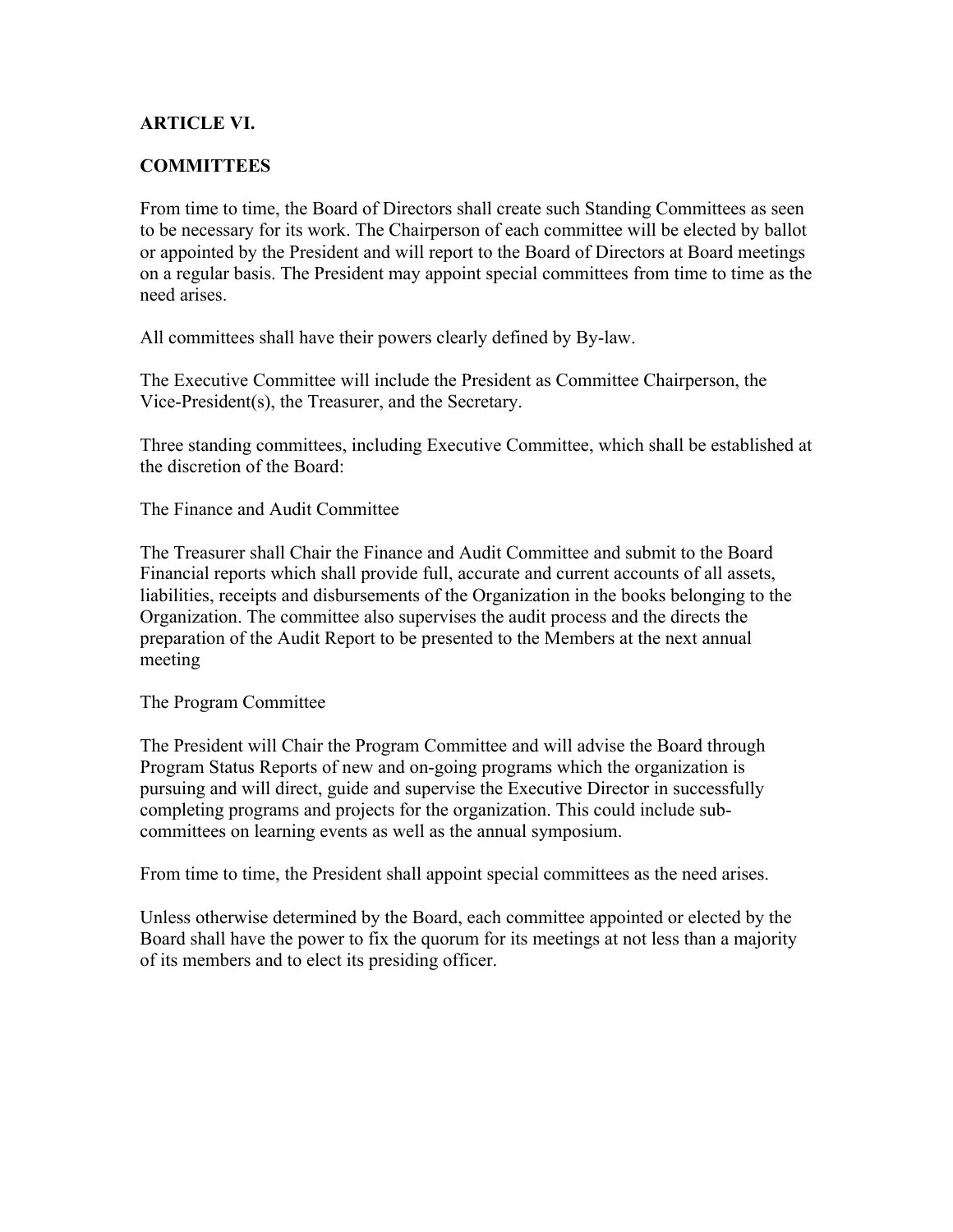# **ARTICLE VII.**

# **DUTIES OF THE EXECUTIVE COMMITTEE**

The President (or Co-Presidents) shall be the Chairperson of the Board of Directors of the Organization and shall preside at all meetings of the Members of the Organization and of the Board of Directors. With assistance from the Board, s/he/they shall endeavour to verify that all orders and resolutions of the Board of Directors and of the Members are carried into effect and shall perform such other duties as may be specified by By-law from time to time.

Full details of her/his/their responsibilities are listed herewith:

Responsibilities Leadership

- Sets the tone and goals for your administration
- Builds a program plan for your term of office
- Presides over Board meetings, ensures that the rules of order are followed
- Delegates responsibility and provides support

### Administration

- Reads and follows the constitution and bylaws
- Prepares in advance for each Board meeting
- Has no vote at board meeting while acting as Chair; may designate someone else as Chair if wishes to vote
- Appoints special committees
- Makes additional appointments as needed
- Calls for regular committee reports, make sure that the chairperson of each committee carries out their tasks
- Prepares a successor for office
- Sits on hiring committee to hire Executive Director or Manager Prepares a successor for office
- Acts as signing officer for bank account

Represents the Organization

- Attends conferences
- Attends Board training sessions
- Represents the organization in the community
- Signs all official correspondence including funding applications and letters to elected officials

The Vice-president shall, in the absence or disability of the President or Co-Presidents, perform the duties and exercise the powers of the President or Co-Presidents and shall perform such other duties as may be specified by By-law from time to time. Additional duties of the Vice-President include attending Executive Committee meetings, presiding at Board meetings in absence of the President, and preparing a successor for office.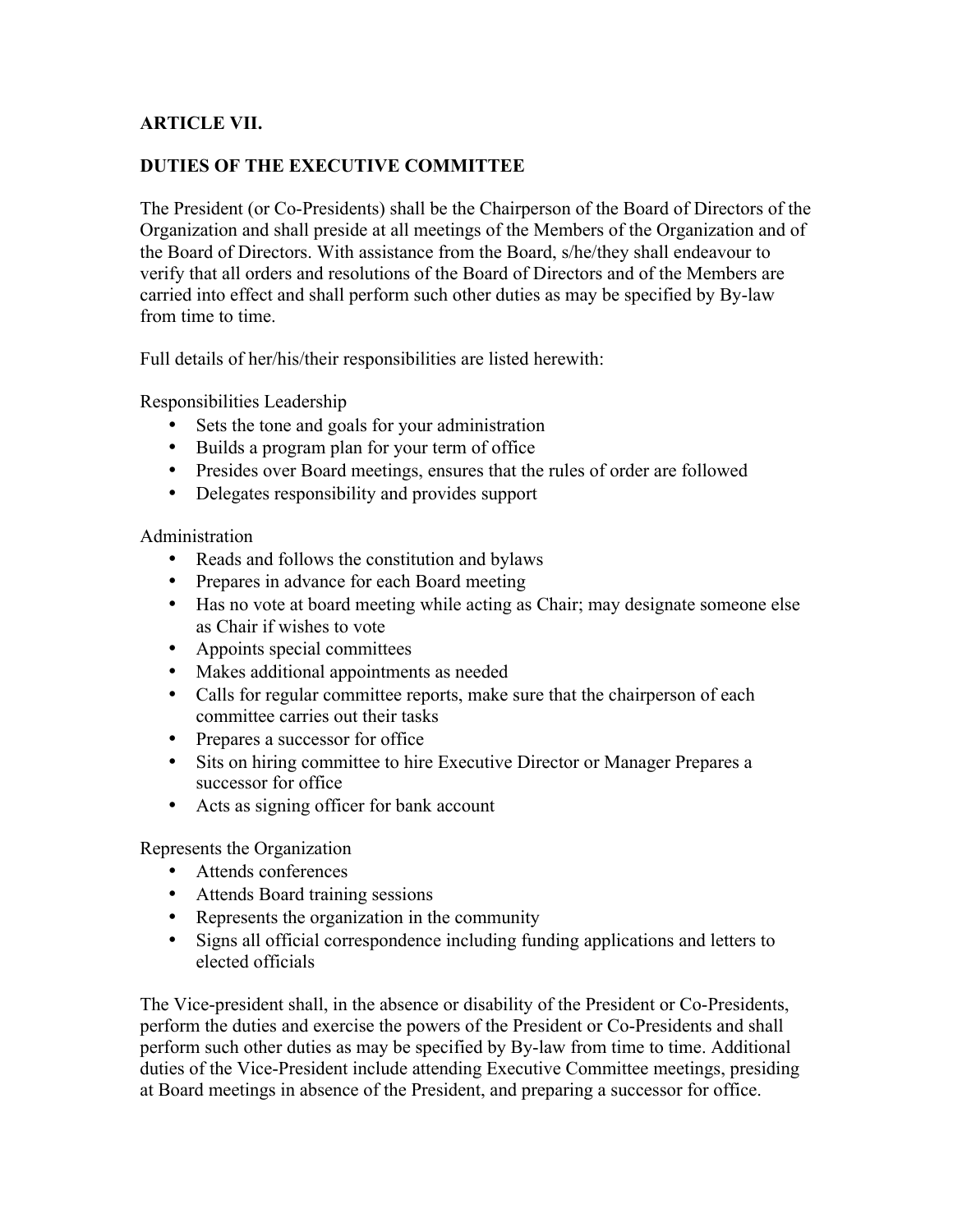Full details of her/his responsibilities are listed herewith:

Membership in the Association

- Prepares a strategy for building membership in the association during term of office
- May Chair Membership committee; reports to Executive Committee
- Establishes a program to maintain existing memberships and encourage renewals
- Develops a program to encourage prospective members to join the association
- Plans at least an annual meeting of the association membership
- Directs a program to record in a database the pertinent data required of each member

Administration

- Uses the membership database to issue membership cards, receipts, etc.
- Attends Executive committee meetings
- Presides at Board meetings in absence of the President or Co-Presidents
- Works with the Executive Director
- Prepares a successor for office

Public Image

- Directs the publication of an association bulletin or newsletter
- Assists with an active association publicity program
- Develops contacts with individuals and groups outside the organization

The Secretary shall, under the direction of the Board of Directors, perform such duties as may be specified by By-law from time to time, shall attend all meetings of the Board of Directors and Members Meetings and act as clerk thereof and record all votes and minutes of all proceedings and accept committee reports which will be placed in the minutes and duly recorded in the books to be kept for that purpose. S/he shall give or cause to be given notice of all meetings of the Members and of the Board of Directors, and shall perform such other duties as may be prescribed by the Board of Directors or President/Co-Presidents, under whose joint direction s/he shall be. The Secretary shall, under the direction of the Board, receive and reply to all correspondence expressly directed to the Board. The Secretary shall be the custodian of the seal of the organization, which s/he shall deliver only when authorized by a resolution of the Board of Directors to do so and to such person or persons as may be named in the resolution.

Full details of her/his/their responsibilities are listed herewith:

Association Responsibilities

- Maintains a current Board roster with address, telephone, etc. and an accurate Board attendance record at Board meetings
- Records and reads, distributes and files minutes of association meetings and activities and Executive Committee meetings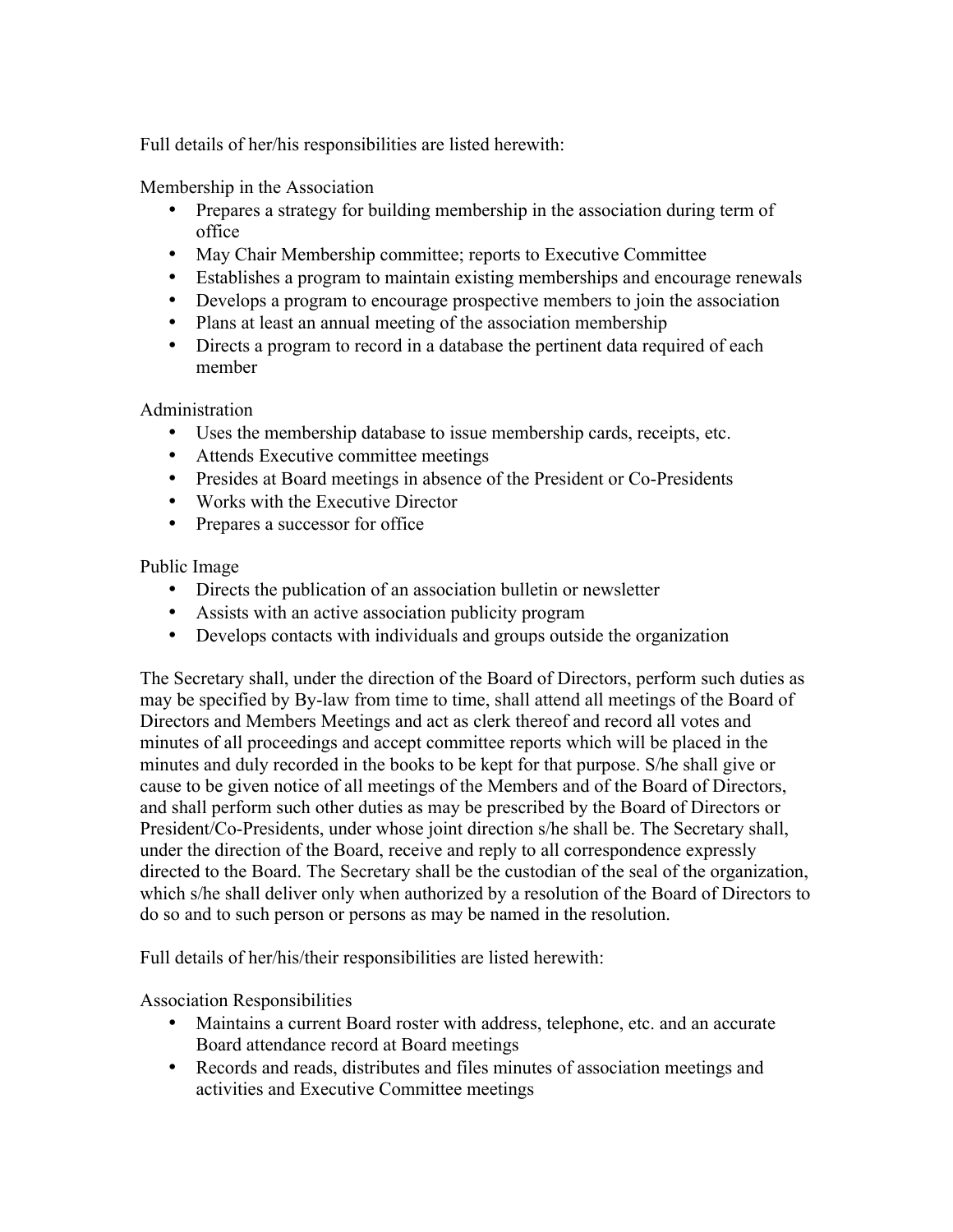- Keeps the association bylaws and constitution
- Prepares a successor for office

Reports and Correspondence

- Records the names and addresses of all new Board members and committee appointments
- Accepts all committee reports approved by the Association Board
- Maintains general association correspondence

The Board may delegate the role and responsibilities of Secretary to the Executive Director or Manager of the Organization, in which case the Secretary would continue to sit on the Executive Committee but as a non-voting member.

The Treasurer shall chair the Finance Committee and request financial reports from the Executive Director and staff on a timely basis which shall be submitted to the Board for its approval and placed in the minutes of the organization. S/he shall also perform such other duties as may be specified by By-law from time to time.

Full details of her/his/their responsibilities are listed herewith:

Receive and Disburse Funds

- Attends Board meetings
- Attends meetings of Executive Committee
- Chairperson of Finance Committee
- Provides the bank with new signature cards for signing officers
- Supervises the charging of membership fees
- Works with the Executive Director when applying for funding
- Oversees the flow of funds into the association and other budgetary matters
- Directs the payment of bills promptly

Records and Reports

- Prepares an annual budget with the help of the Executive Director for the Association
- Oversees all association financial transactions
- Presents a verbal or written financial report at Board meetings
- Participates in the annual audit function
- Prepares a successor for office

The Executive Committee is responsible for directing and overseeing the day-to-day affairs of the organization and the Executive Director or Manager and may approve expenditures regarding on-going operations consistent with the budget and general policy directions established by the full Board.

## **ARTICLE VIII.**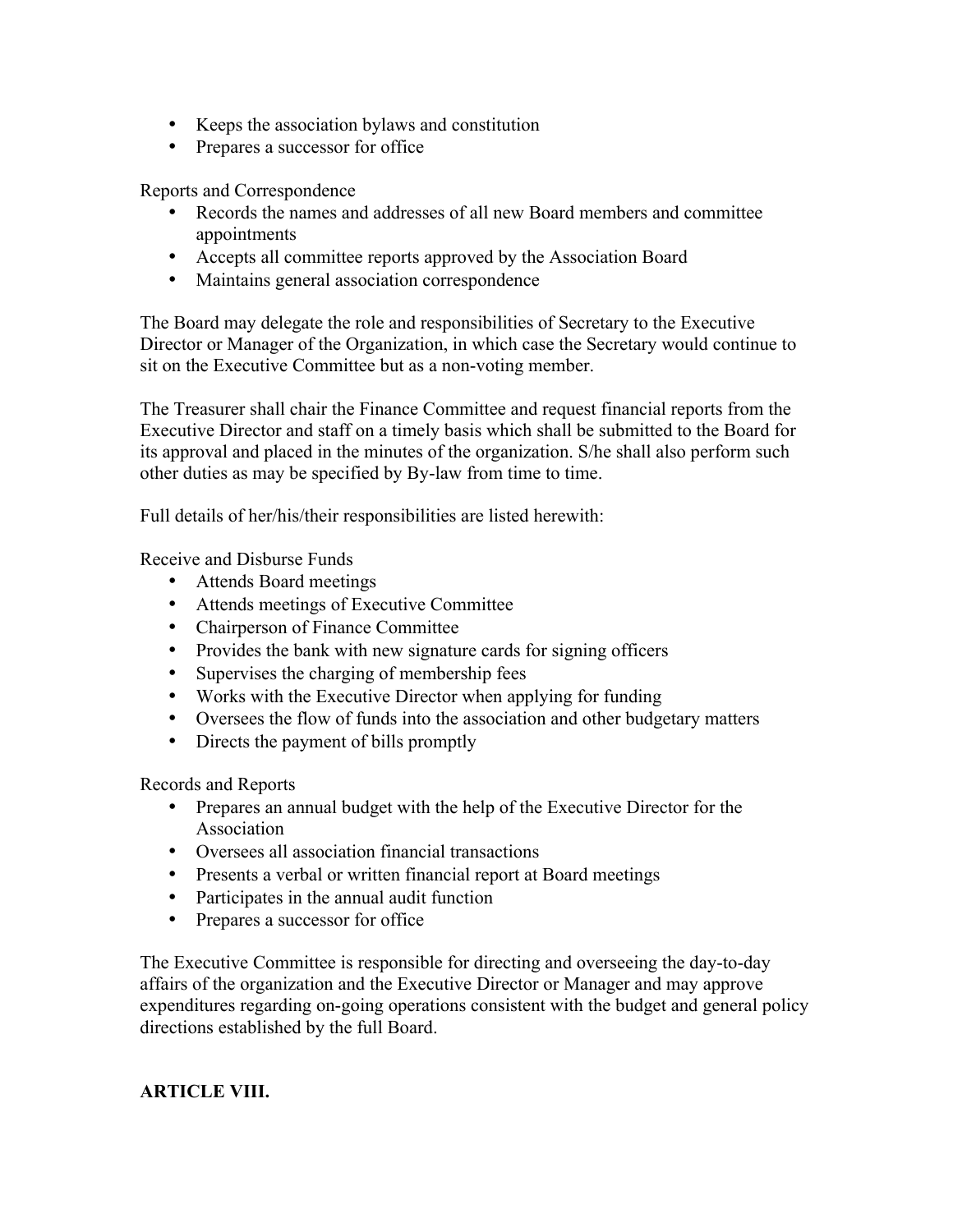# **MEETINGS OF THE BOARD OF DIRECTORS**

Meetings of the Board of Directors may be held at any time and place to be determined by the Board of Directors, provided that forty-eight (48) hours written notice of such meetings shall be given, other than by mail, to each Director. Notice by mail shall be sent at least fourteen (14) days prior to the meeting. There shall be at least one meeting per year of the Board of Directors. No error or omission in giving notice of any meeting of the Board of Directors or any adjourned meeting of the Board of Directors shall invalidate such meeting or make void any proceedings taken thereat and any Director may at any time waive notice of any such meeting and may ratify, approve and confirm any or all proceedings taken or had thereat. Each Director is authorized to exercise one (1) vote at each meeting of the Board of Directors.

If all the Directors consent thereto, generally or in respect of a particular meeting, a Director may participate in a meeting of the Board of Directors by means of such conference, telephone or other communications facilities as permit all persons participating in the meeting to hear each other, and a Director participating in such a meeting by such means is deemed to be present at the meeting.

A resolution in writing, signed by all the Directors entitled to vote on that resolution at a meeting of the Board of Directors is as valid as if it had been passed at a meeting of the Board of Directors.

# **ARTICLE IX.**

## **MEETINGS OF THE MEMBERS**

The annual or any other general meeting of Members shall be held at the head office of the Organization or at any place in Canada as the Board of Directors may determine and on such day as the Board of Directors shall appoint. The members may resolve that a particular meeting of Members be held outside Canada.

A majority of the Members present in person at any meeting of the Members shall constitute a quorum at any meeting of the members.

At every annual meeting of the Members, in addition to any other business that may be transacted, the report of the Board of Directors, the report of the Executive Director, the financial statements and the report of the auditors shall be presented and auditors appointed for the ensuing years. The Members may consider and transact any business, either special or general, at any meeting of the Members. The Board of Directors shall have the power to call, at any time, a general meeting of the Members. The Board of Directors shall call a special general meeting of the members on written requisition of 66 2/3% of the Members.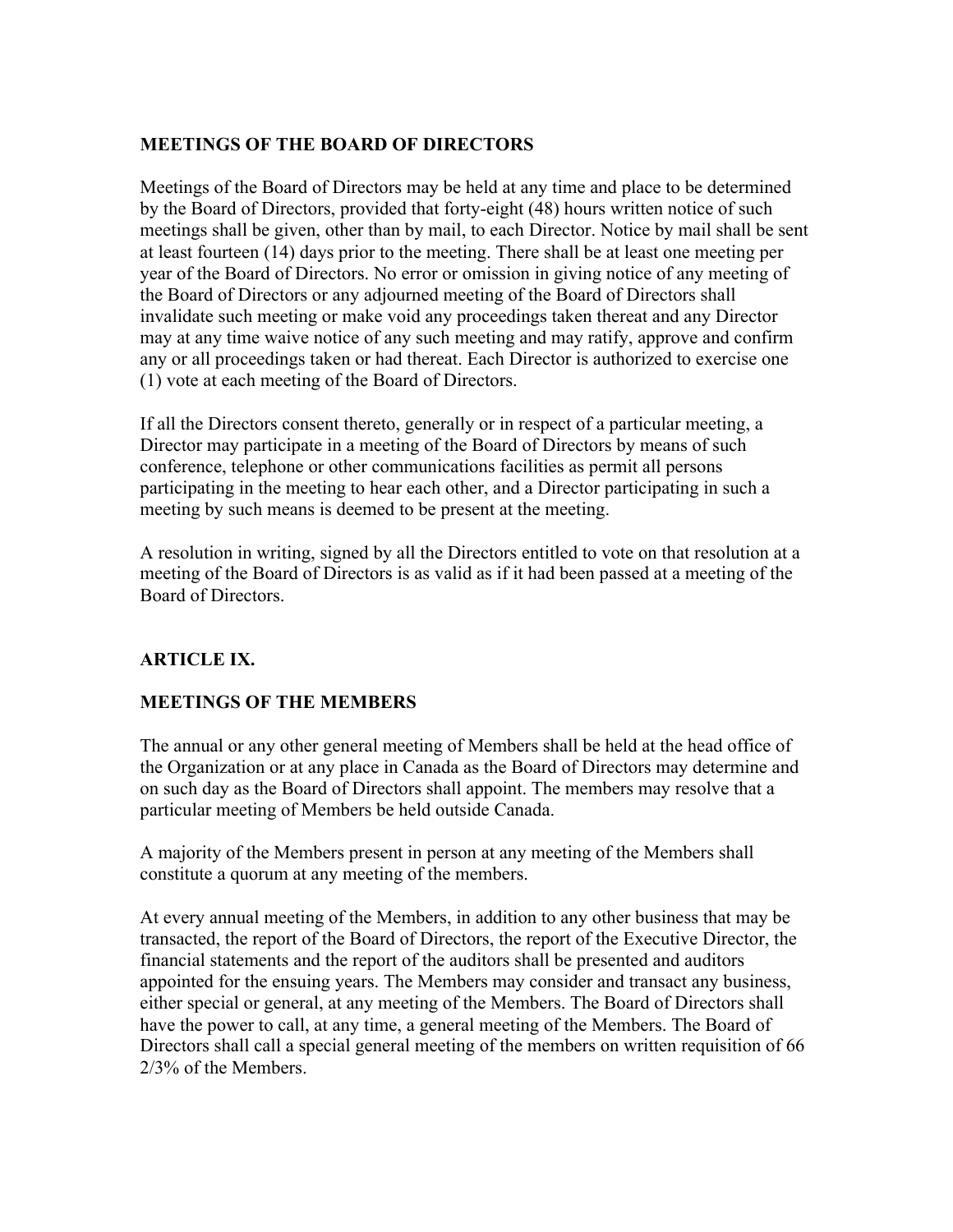Fourteen (14) days written notice shall be given to the Members of any annual or special general meeting of the members. Notice of any meeting where special business will be transacted should contain sufficient information to permit the Members to form a reasoned judgement on the decision to be taken.

No error or omission in giving notice of any annual or general meeting or any adjourned meeting, whether annual or general, of the Members shall invalidate such meeting or make void any proceedings taken thereat. For purpose of sending notice to the Members, a Director or Officer for any meeting or otherwise, the address of the Members, Director or Officer shall be the last address recorded on the books of the Organization.

The Members shall have the right to exercise one (1) vote at each meeting of the Members. Members shall not be entitled to appoint a proxyholder.

A resolution in writing, signed by a majority of the Members, is as valid as if it had been passed at a meeting of the Members.

At all meetings of the Members every question shall be determined by a majority of votes unless otherwise specifically provided by statute or by these By-laws.

# **ARTICLE X.**

# **RULES OF ORDER**

Robert's Rules of Order, Revised shall be the parliamentary authority for this organization.

# **ARTICLE XI.**

## **EXPENSES OF THE BOARD OF DIRECTORS**

Each Director shall be paid such sums in respect of the out-of-pocket expenses incurred by her/him in attending meetings of the Board, meetings of any committee of the Board of which she/he is a member, or meetings of Members, or otherwise incurred by her/him in connection with the performance of her/his duties as a Director, as the Board may from time to time determine.

## **ARTICLE XII.**

## **LIABILITY OF THE BOARD**

Every Director or Officer or former Director or Officer of the Organization or other person who has undertaken or is about to undertake any liability on behalf of the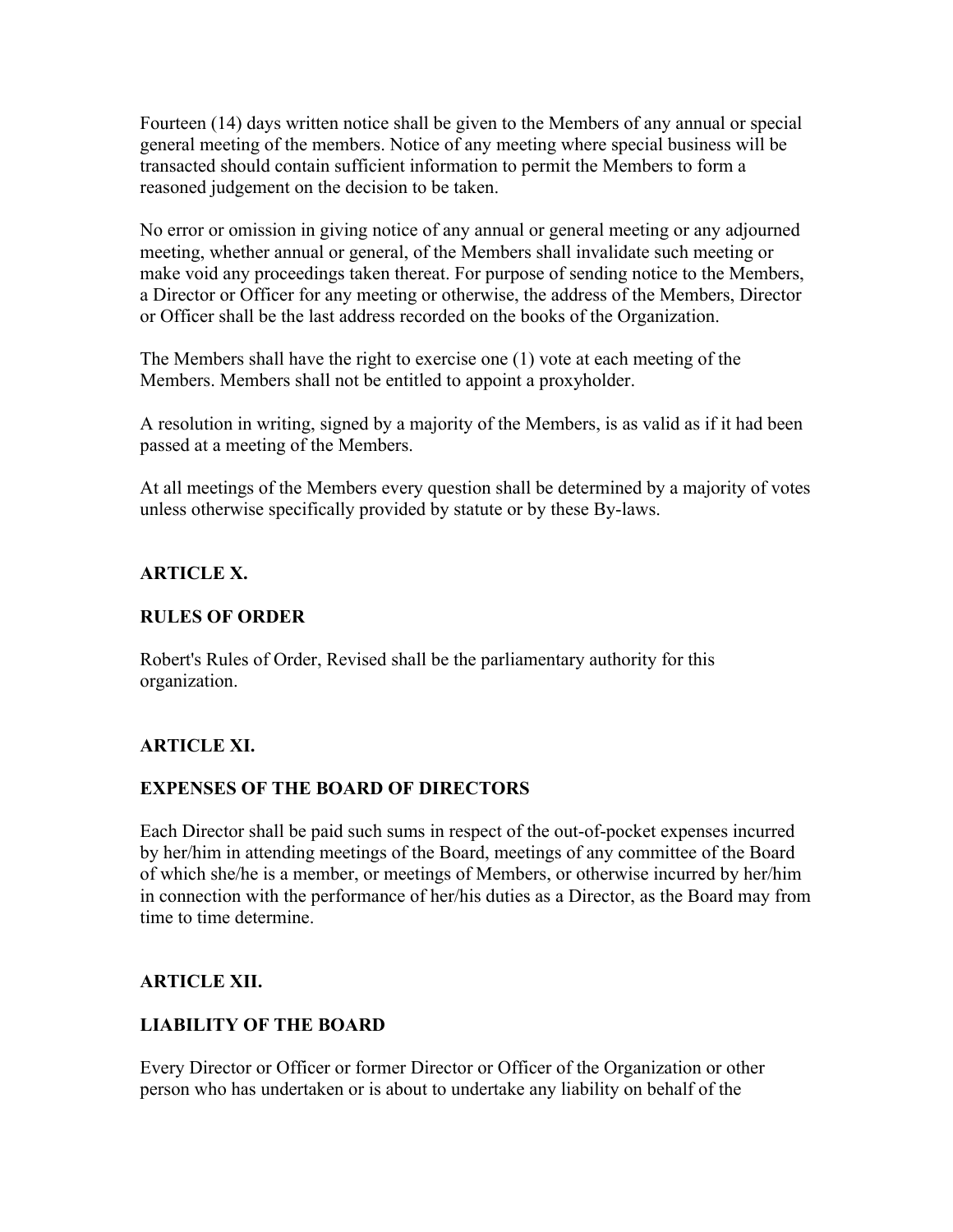Organization or any company controlled by it and their heirs, executors and administrators, and estate and effects, respectively shall from time to time and at all times, be indemnified and saved harmless out of the funds of the Organization, from and against:

- all costs, charges, and expenses which such Director, Officer or other person sustains or incurs in or about any action, suit or proceedings which is brought, commenced or prosecuted against him, or in respect of any act, deed, matter or thing whatsoever, made, done or permitted by him, in or about the execution of the duties of his office or in respect of any such liability; and
- all other costs, charges, and expenses which he sustains or incurs in or about or in relation to the affairs thereof, except such costs, charges or expenses as are occasioned by his own willful neglect or default.

# **ARTICLE XIII.**

# **AMENDMENTS OF CONSTITUTION AND BYLAWS**

The By-laws of the Organization, not embodied in the Letters Patent of the Organization may be repealed or amended by By-law enacted by a majority of the Board of Directors at a meeting of the Board of Directors and sanctioned by an affirmative vote of the Members at a meeting duly called for the purpose of considering the said By-law, provided that the repeal or amendment of such By-laws shall not be enforced or acted upon until the approval of the Minister of Consumer and Corporate Affairs has been obtained.

# **ARTICLE XIV.**

## **EXECUTION OF DOCUMENTS**

Contracts, documents or any instruments in writing requiring the signature of the Organization shall be signed by any two Officers. All contracts, documents and instruments in writing so signed shall be binding upon the Organization without any further authorization or formality. The Board of Directors shall have power from time to time by resolution to appoint an Officer or Officers on behalf of the Organization to sign specific contracts, documents and instruments in writing. The Seal of the Organization when required may be affixed to contracts, documents and instruments in writing signed as a for said or by an Officer or Officers appointed by resolution of the Board of Directors.